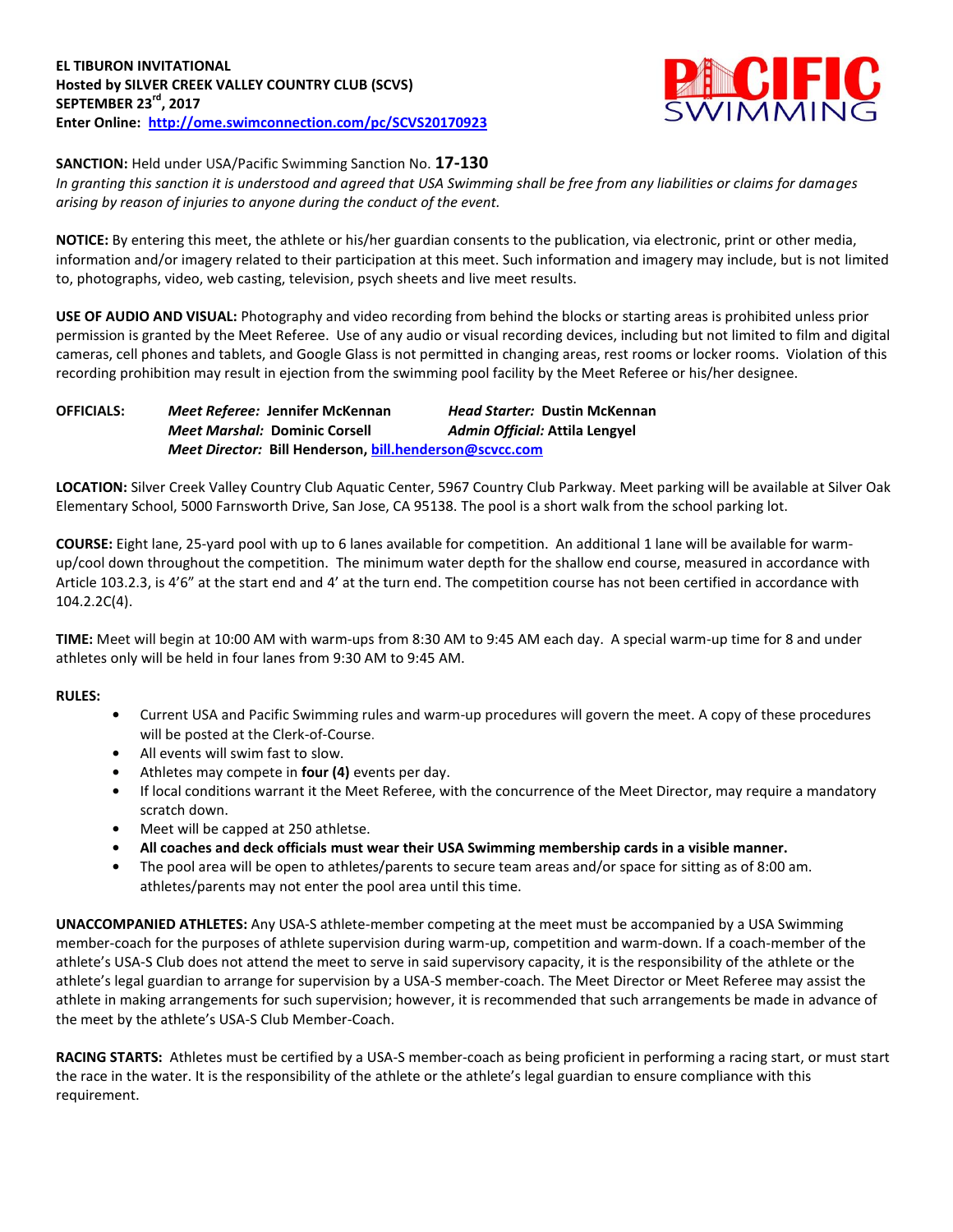#### **RESTRICTIONS:**

- **•** Smoking and the use of other tobacco products is prohibited on the pool deck, in the locker rooms, in spectator seating, on standing areas and in all areas used by athletes, during the meet and during warm-up periods.
	- **•** Sale and use of alcoholic beverages is prohibited in all areas of the meet venue.
- **•** No glass containers are allowed in the meet venue.
- **•** No propane heater is permitted except for snack bar/meet operations.
- **•** All shelters must be properly secured.
- **•** Changing into or out of swimsuits other than in locker rooms or other designated areas is prohibited.
- **•** Destructive devices, to include but not limited to, explosive devices and equipment, firearms (open or concealed), blades, knives, mace, stun guns and blunt objects are strictly prohibited in the swimming facility and its surrounding areas. If observed, the Meet Referee or his/her designee may ask that these devices be stored safely away from the public or removed from the facility. Noncompliance may result in the reporting to law enforcement authorities and ejection from the facility. Law enforcement officers (LEO) are exempt per applicable laws.
- **•** Operation of a drone, or any other flying apparatus, is prohibited over the venue (pools, athlete/coach areas, spectator areas and open ceiling locker rooms) any time athletes, coaches, officials and/or spectators are present.
- **• Athletes are not permitted in the adjacent adult recreation pool or the Jacuzzi.**

### **ELIGIBILITY:**

- **•** Athletes must be current members of USA-S and enter their name and registration number on the meet entry card as they are shown on their Registration Card. If this is not done, it may be difficult to match the athlete with the registration and times database. The meet host will check all athlete registrations against the SWIMS database and if not found to be registered, the Meet Director shall accept the registration at the meet (a \$10 surcharge will be added to the regular registration fee). Duplicate registrations will be refunded by mail.
- **•** Entries with **"NO TIME" will be accepted.**
- **•** Disabled athletes are welcome to attend this meet and should contact the Meet Director or Meet Referee regarding any special accommodations on entry times and seeding per Pacific Swimming policy.
- **•** Athletes 19 years of age and over may compete in the meet for time only, no awards
- **•** The athlete's age will be the age of the athlete on the first day of the meet.
- **•** Athletes must be members of one of the following clubs; Silver Creek Valley Country Club (SCVS), Osprey Aquatics (OAQ), South Valley Stingrays (SVS), Seaside Aquatic Club, and St. Lawrence Swim Team (SLST).

**ENTRY FEES**: \$20.00 flat fee per athlete for up to four events.

**ONLINE ENTRIES:** To enter online go to **<http://ome.swimconnection.com/pc/SCVS20170923>** to receive an immediate entry confirmation. This method requires payment by credit card. Swim Connection, LLC charges a processing fee for this service, equal to \$1 per athlete plus 5% of the total Entry Fees. Please note that the processing fee is a separate fee from the Entry Fees. If you do not wish to pay the processing fee, enter the meet using a mail entry. **Entering online is a convenience, is completely voluntary, and is in no way required or expected of an athlete by Pacific Swimming. Online entries will be accepted through Wednesday, September 13th, 2017.**

**MAILED OR HAND DELIVERED ENTRIES**: Entries must be on the attached consolidated entry form. Forms must be filled out completely and printed clearly with athlete's best time. Entries must be postmarked by midnight, Monday, September  $11<sup>th</sup>$ , 2017 or hand delivered by 6:30 p.m. Wednesday, September  $13^{th}$ , 2017. No late entries will be accepted. Requests for confirmation of receipt of entries should include a self-addressed envelope.

### **Make check payable to: SCVCC**

# **Mail entries to: Silver Creek Valley Country Club Hand deliver entries to: Bill Henderson (Aquatic Director) 5967 Country Club Parkway San Jose, CA 95138**

**CHECK-IN**: The meet will be deck seeded. Athletes must check-in at the Clerk of Course. No event shall be closed more than 30 minutes before the scheduled start of the session. Close of check-in for all events shall be no more than 60 minutes before the estimated time of the start of the first heat of the event. Athletes who do not check-in will not be allowed to compete in the event.

**SCRATCHES:** There is no penalty for missing an event.

**AWARDS:**  $1^{st}$  through  $6^{th}$  place ribbons will be awarded in each event.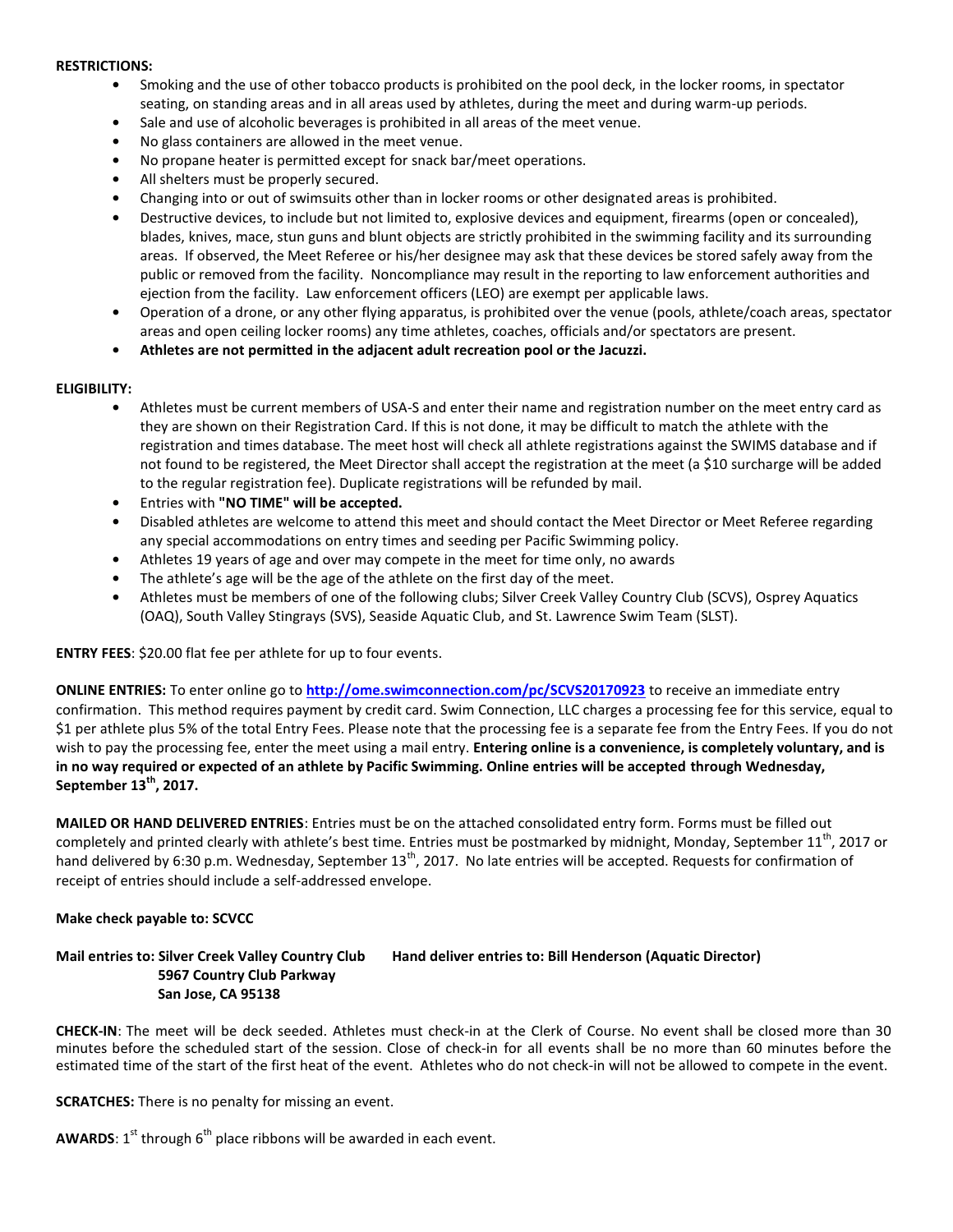### **ADMISSION:** Free.

**PROGRAM:** A **one**-day meet program will be distributed through email to each team. It will be the responsibility of the parents to print this prior to the meet, if they would like their own hardcopy. A program will be provided to coaches and officials.

**SNACK BAR:** A snack bar will be available during the meet.

**HOSPITALITY:** Lunch and limited hospitality will be available to all working deck officials and coaches.

## **EVENT SUMMARY:**

| <b>SATURDAY</b>   |          |                    |                |  |  |  |  |  |
|-------------------|----------|--------------------|----------------|--|--|--|--|--|
| <b>8 &amp; UN</b> | 9 & over | <b>12 &amp; UN</b> | <b>OPEN</b>    |  |  |  |  |  |
| 25 Breast         | 200 IM   | 50 Breast          | 100 Free       |  |  |  |  |  |
| 25 Back           |          | 50 Back            | 100 Breast     |  |  |  |  |  |
| 25 Fly            |          | <b>50 Fly</b>      | 100 Back       |  |  |  |  |  |
| 25 Free           |          | 100 IM             | <b>100 Fly</b> |  |  |  |  |  |
|                   |          |                    | 50 Free        |  |  |  |  |  |

### **ORDER OF EVENTS:**

| <b>WOMEN'S</b>           | <b>DESCRIPTION</b> | <b>MEN'S</b><br><b>EVENT#</b> |                |  |  |  |  |  |  |
|--------------------------|--------------------|-------------------------------|----------------|--|--|--|--|--|--|
| <b>EVENT#</b>            | <b>AGE GROUP</b>   |                               |                |  |  |  |  |  |  |
| Saturday, September 23rd |                    |                               |                |  |  |  |  |  |  |
| $\mathbf{1}$             | Open               | 100 Free                      | $\overline{2}$ |  |  |  |  |  |  |
| 3                        | 8 & Under          | 25 Breaststroke               | 4              |  |  |  |  |  |  |
| 5                        | 12 & Under         | 50 Breaststroke               | 6              |  |  |  |  |  |  |
| 7                        | Open               | 100 Breast                    | 8              |  |  |  |  |  |  |
| 9                        | 8 & Under          | 25 Backstroke                 | 10             |  |  |  |  |  |  |
| 11                       | 12 & Under         | 50 Backstroke                 | 12             |  |  |  |  |  |  |
| 13                       | Open               | 100 Backstroke                | 14             |  |  |  |  |  |  |
| 15                       | 8 & Under          | 25 Butterfly                  | 16             |  |  |  |  |  |  |
| 17                       | 12 & Under         | 50 Butterfly                  | 18             |  |  |  |  |  |  |
| 19                       | Open               | 100 Butterfly                 | 20             |  |  |  |  |  |  |
| 21                       | 8 & Under          | 25 Freestyle                  | 22             |  |  |  |  |  |  |
| 23                       | Open               | 50 Freestyle                  | 24             |  |  |  |  |  |  |
| 25                       | 12 & Under         | 100 IM                        | 26             |  |  |  |  |  |  |
| 27                       | 9 & over           | 200 IM                        | 28             |  |  |  |  |  |  |